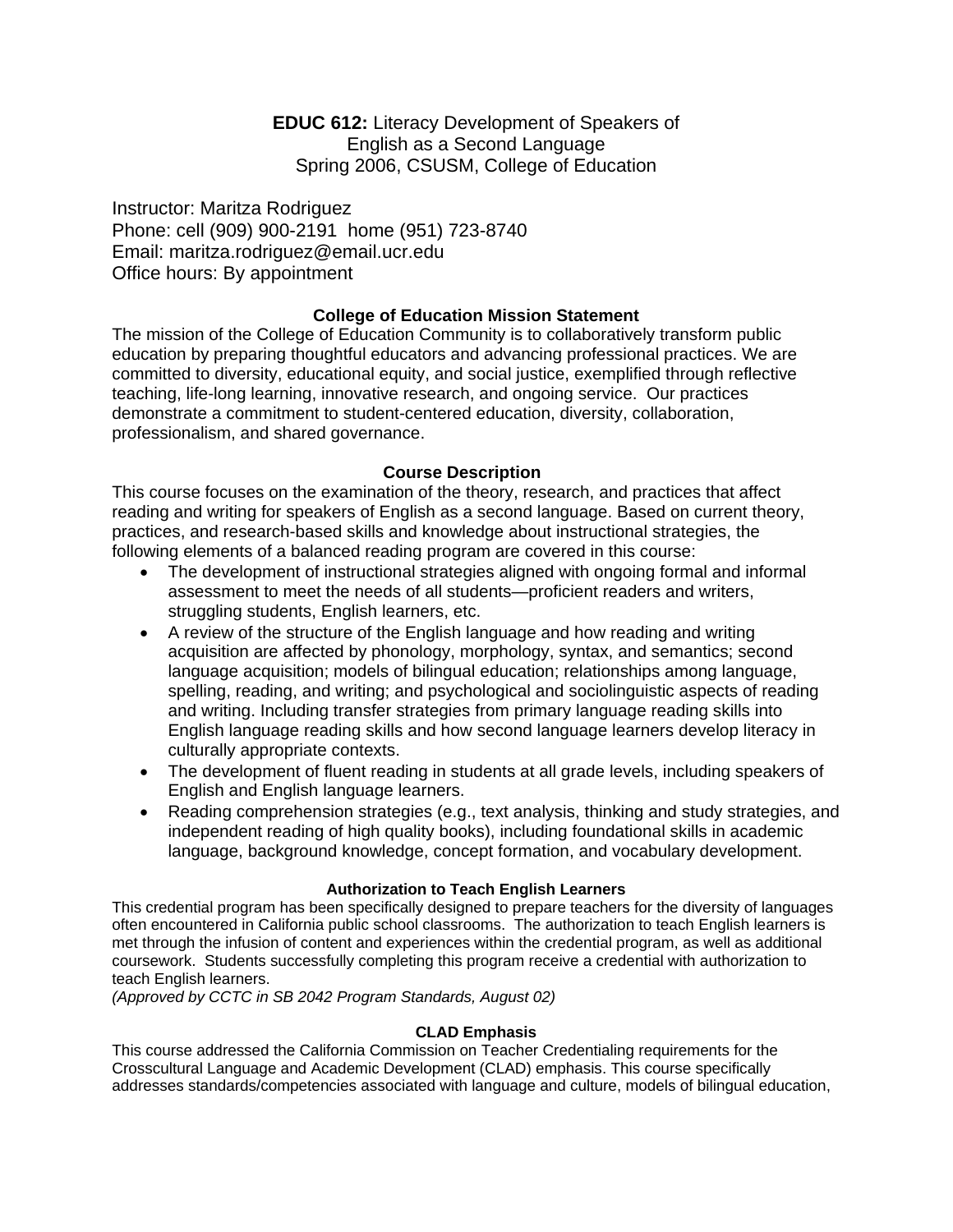and instructional strategies that support the oral language development, reading and writing of English language learners.

### **Students with Disabilities Requiring Reasonable Accommodations**

Students must be approved for services by providing appropriate and recent documentation to the Office of Disable Student Services (DSS). This office is located in Craven Hall 5205, and can be contacted by phone at (760) 750-4905, or TTY (760) 750-4909. Students authorized by DSS to receive reasonable accommodations should meet with their instructor during office hours or, in order to ensure confidentiality, in a more private setting.

### **CSUSM Academic Honesty Policy**

"Students will be expected to adhere to standards of academic honesty and integrity, as outlined in the Student Academic Honesty Policy. All written work and oral assignments must be original work. All ideas/materials that are borrowed from other sources must have appropriate references to the original sources. Any quoted material should give credit to the source and be punctuated with quotation marks.

Students are responsible for honest completion of their work including examinations. There will be no tolerance for infractions. If you believe there has been an infraction by someone in the class, please bring it to the instructor's attention. The instructor reserves the right to discipline any student for academic dishonesty in accordance with the general rules and regulations of the university. Disciplinary action may include the lowering of grades and/or the assignment of a failing grade for an exam, assignment, or the class as a whole."

### **COE Attendance Policy**

Due to the dynamic and interactive nature of courses in the College of Education, all students are expected to attend all classes and participate actively. At a minimum, students must attend more than 80% of class time, or s/he may not receive a passing grade for the course at the discretion of the instructor. Individual instructors may adopt more stringent attendance requirements. Should the student have extenuating circumstances, s/he should contact the instructor as soon as possible. *(Adopted by the COE Governance Community, December, 1997).*

**For this class, if you miss more than two class sessions or are late or leave early by 15 minutes for more than three sessions, you cannot receive an A. If you miss more than three class sessions, you cannot receive a B. Late assignments will be penalized by a 5% deduction in points for each weekday late. After two weeks, late assignments will be given a zero. If you have extraordinary circumstances in your life which will impact your assignments, please let me know. I want you to be able to stay in school and succeed. If you have any questions or concerns, please feel free to speak with me about them.** 

## **COURSE REQUIREMENTS**

#### **Required Texts**

-Patricia A. Richard-Amato, Marguerite Ann Snow (2004). Academic Success for English Language Learners: Strategies for K-12 Mainstream Teachers. Pearson ESL. ISBN: 0131899104 Additional handouts to be given in class

#### **Grading Policy**

All students are expected to participate in class activities and demonstrate reflective learning. It is important that students are well prepared for course sessions by completing the readings and assignments scheduled before the class meeting. Unless otherwise negotiated with the instructor, all assignments are to be handed in on the due date. Assignments not handed in on due date will lose 10 % of earned credit per day. Assignments should be typed and double-spaced. The following grading scale will be used:

| A (94-100) | B+ (87-89) | $C+ (77-79)$ | $D+ (67-69)$ |
|------------|------------|--------------|--------------|
|            |            |              |              |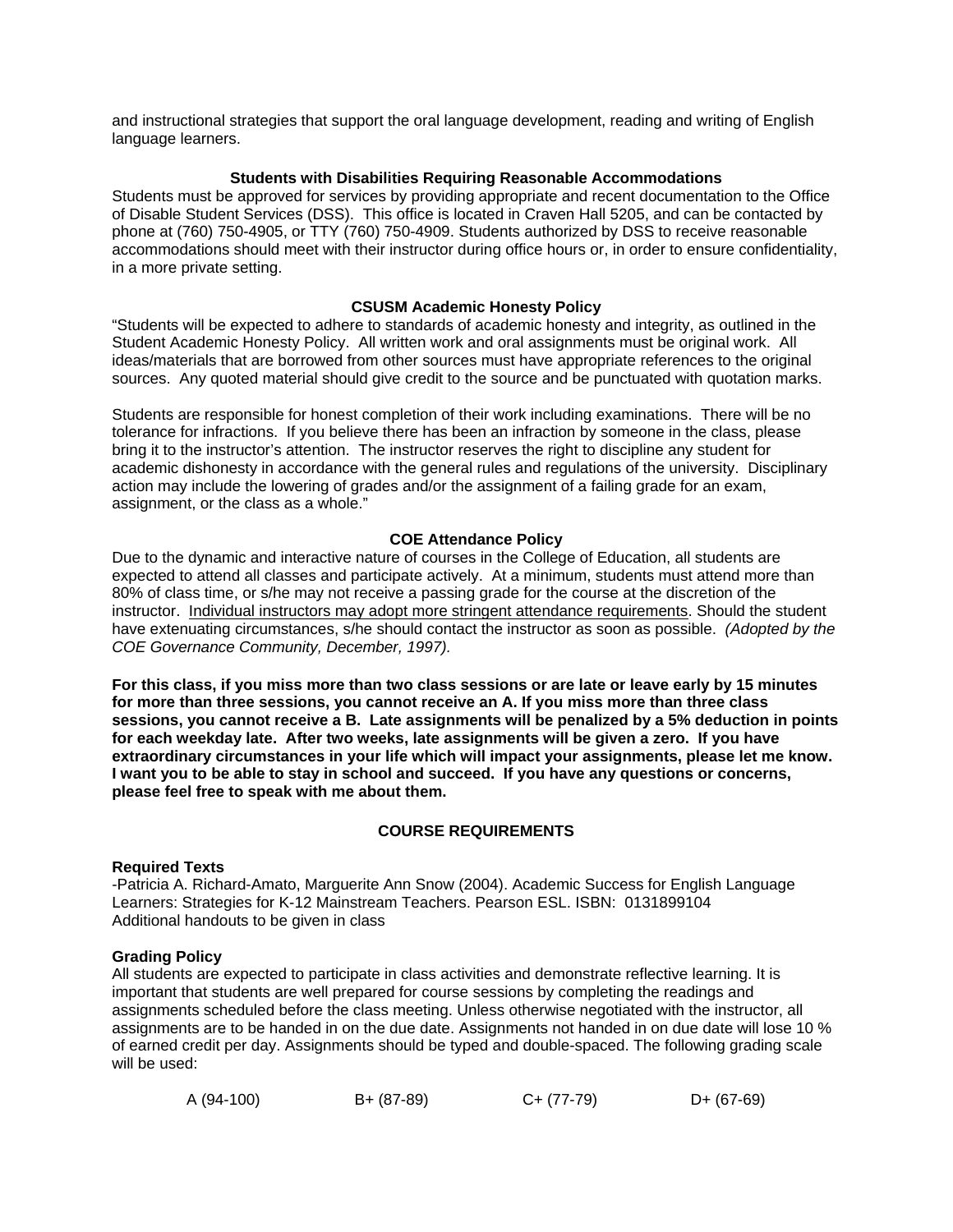| A- (90-92) | B (83-86)  | $C(73-76)$ | D (63-67)  |
|------------|------------|------------|------------|
|            | B- (80-82) | C- (70-72) | D- (60-62) |

## **ASSIGNMENTS**

## **Thoughtful participation and professionalism (10 points)**

As teachers we need to articulate our beliefs, advocate for students, and defend our decisions to parents, administrators, and the public. Practice in our classroom. I expect you to participate in both large group and small group discussions, attend class on time, and otherwise act as you would in a professional learning situation.

Boggle cards (10 points) Written reflections (10 points)

## **"AHA" assignment (20 points, due before the end of class) Due February 23.**

The most useful part of any graduate course is when you can immediately apply what you have learned to your own classroom with your own students. The purpose of this assignment is to help you be more aware of those "lightbulb" moments when connections are made between what you are learning and what you are doing in your practice. You will write a reflection on one of those moments. Write a 2-3 page paper where you identify what course concept or educational theory you connected with and describe how it validates what you already do in your classroom or what you will change as a result of your new understanding. Include citations to show which references influenced your thinking.

# **Materials analysis (20 points, due March 23)**

You will prepare a 2-3 page paper that includes:

- A brief introduction to your classroom and curriculum. Identify the types of text genres that you currently use in your classroom (e.g., picture books, traditional literature, textbooks, informational books, fiction, biographies, poetry, commercial reading programs, computer programs, classroom writings – science reports, charts, posters, etc). Be sure to explain how you use texts across the content areas.
- A discussion on how the features and structure of these texts support ELL reading and writing fluency, reading comprehension, content learning, and learning about text structure. How do you use the various genres to support the literacy development of all students? How do you use the specific needs of your students to make decisions about texts?
- Identify any texts or genres you are not currently using in your classroom that you believe would enhance and support ELL literacy development. Reflect on how they might change literacy learning opportunities for your students and brainstorm ideas on how you can start to include them in your curriculum. Be sure to identify the reasons behind your thinking and opinions.

# **Literacy Strategy Intervention Study (30 points) This can be in reading or writing. Due anytime April 6th - May 4th.**

You will prepare a paper (minimum 3 pages) about a literacy strategy intervention you tried with a student or a small group needing help with literacy learning in English as their second language. The project will include the following:

Formative assessment:

• A description of the need the learners have that calls for a literacy intervention and the assessment evidence that led to your diagnosis (formal or informal assessment data needs to be included).